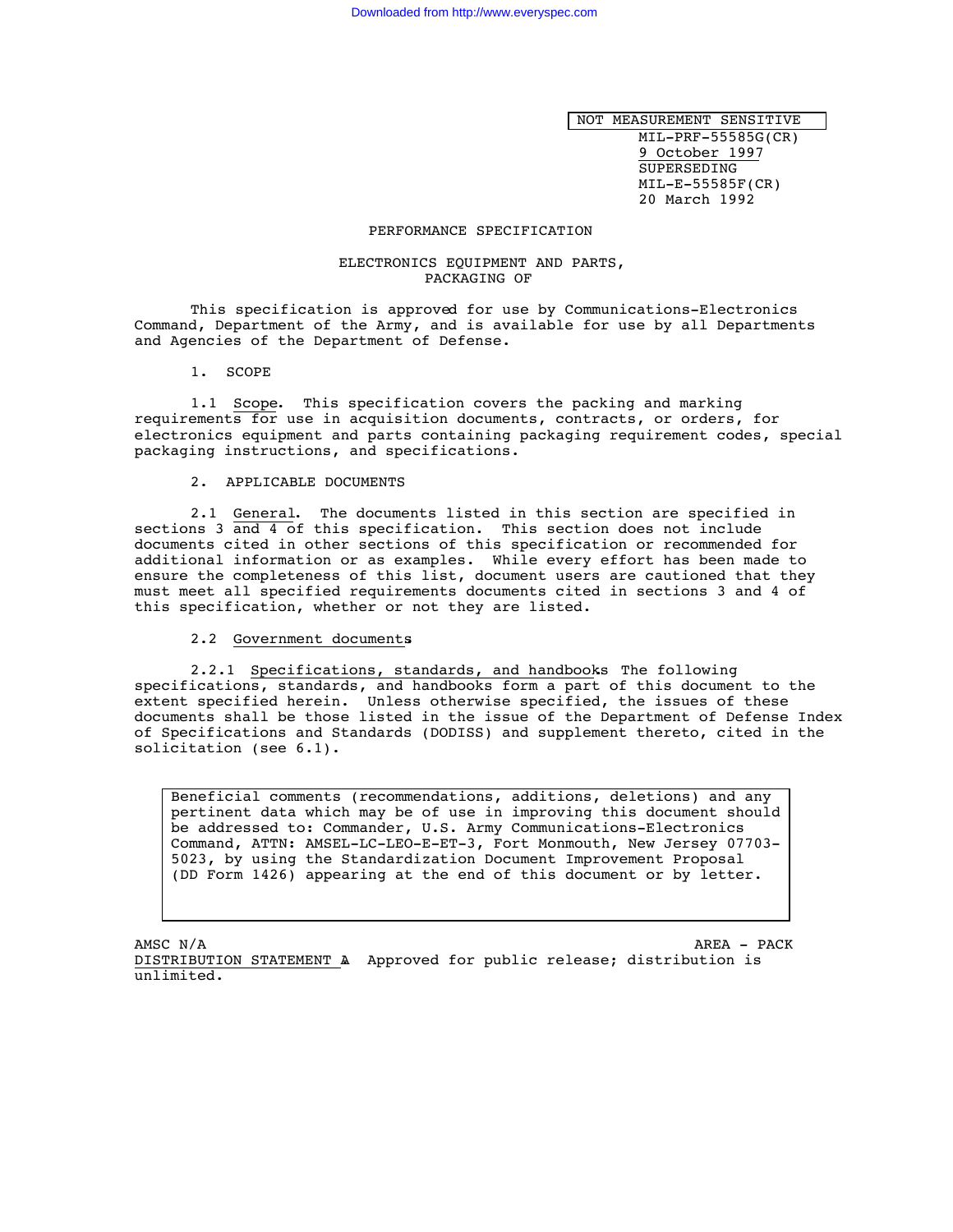STANDARDS

DEPARTMENT OF DEFENSE

| MIL-STD-129    | $\overline{\phantom{0}}$ | Standard Practice for Military                         |  |  |
|----------------|--------------------------|--------------------------------------------------------|--|--|
| MIL-STD-2073-1 | $-$                      | Marking<br>Standard Practice for Military<br>Packaging |  |  |

HANDBOOKS

DEPARTMENT OF DEFENSE

| MIL-HDBK-129 | - | Military Marking      |  |  |
|--------------|---|-----------------------|--|--|
| MIL-HDBK-774 | - | Palletized Unit Loads |  |  |

(Unless otherwise indicated, copies of the above specifications, standards, and handbooks are available from the Standardization Document Order Desk, 700 Robbins Avenue, Building 4D, Philadelphia, PA 1911-5094.)

2.1.2 Other Government Documents, drawings, and publications The following government documents, drawings, and publications form a part of this document to the extent specified herein. Unless otherwise specified, the issues are those cited in the solicitation.

CODE OF FEDERAL REGULATIONS (CFR)

CFR Title 49 - Transportation

(Application for copies should be addressed to the Superintendent of Documents, Government Printing Office, Washington, DC. 20402.)

2.2 Non-Government publications. The following documents form a part of this document to the extent specified herein. Unless otherwise specified, the issues of the documents which are DoD adopted are those listed in the issue of the DODISS cited in the solicitation. Unless otherwise specified, the issues of documents not listed in the DODISS are the issues of the documents cited in the solicitation (see 6.1).

AMERICAN SOCIETY FOR QUALITY CONTROL

ASQC-Z1.4 - Sampling Procedures and Tables for Inspection by Attributes (DoD Adopted)

(Application for copies should be addressed to the American Society for Quality Control, P.O. Box 3005, 611 E. Wisconsin Avenue, Milwaukee, WI 53201- 4606)

AMERICAN SOCIETY FOR TESTING AND MATERIALS (ASTM)

ASTM D 3951 - Standard Practice for Commercial Packaging (DoD Adopted)

(Application for copies should be addressed to the American Society for Testing and Materials, 100 Barr Harbor Drive, West Conshohocken, PA).

2.3 Order of precedence In the event of a conflict between the text of this document and the reference cited herein the text of this document takes precedence. Nothing in this document, however, supersedes applicable laws and regulations unless a specific exemption has been obtained.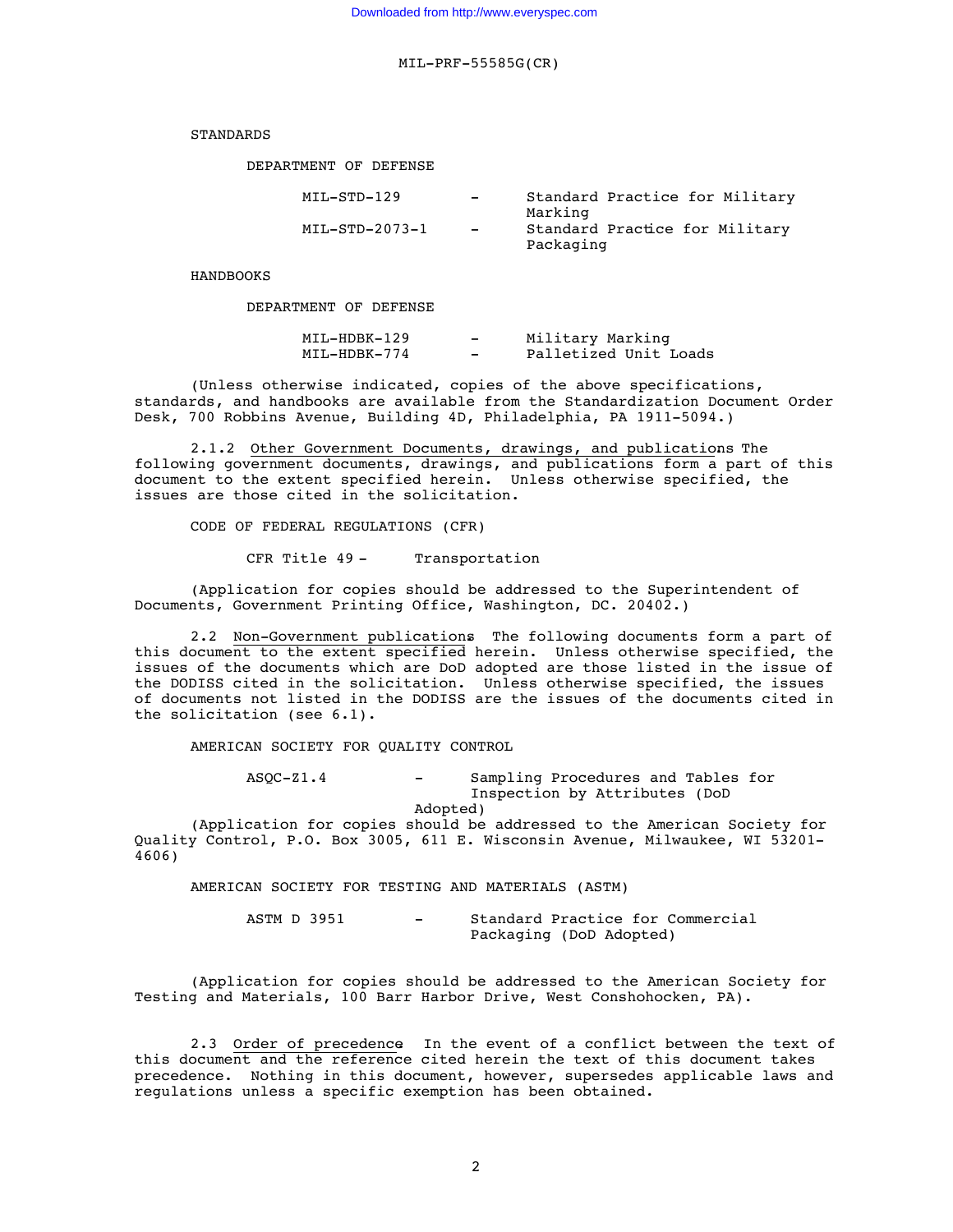3. REQUIREMENTS

3.1 Packaging.

3.1.1 Military packaging. Military packaging shall be accomplished as specified in MIL-STD-2073-1C.

3.1.2 Commercial packaging. Commercial packaging will be as specified in ASTM D  $395\overline{1.}$ 

3.2. Unitization. Palletization shall be required when quantities per destination exceed either a total of 250 pounds (excluding the pallet) or a volume of 20 cubic feet. A quantity of items, packed for shipment, shall be placed on pallets, standard size 40 by 48 inches as shown in MIL-HDBK-774. The load shall be "bonded" to the pallet by any means that will ensure safe delivery to destination.

3.3 Marking.

3.3.1 Military. In addition to any special marking required by the contract or order, military marking shall be in accordance with the requirements of MIL-STD-129. Further guidance is contained in MIL-HDBK-129.

3.3.1.1 Special marking requirements. When required by the contract or order, containers shall be marked as specified.

3.3.1.1.1 Sensitive electronic devices. Unit, intermediate, and exterior packs containing sensitive electronic devices susceptible to damage from environmental field forces shall be marked in accordance with MIL-STD-129 and MIL-HDBK-129.

3.3.2 Commercial. Items shall be marked in accordance with ASTM D 3951.

3.4 Hazardous materials. In addition to the requirements of this specification, hazardous materials will be packaged, marked, and labeled according to the hazardous materials regulations of the Department of Transportation, Title 49 Code of Federal Regulations, Parts 100-199.

3.5 Workmanship. The quality of workmanship shall be such as to permit acceptance of the completed packing requirements in accordance with the inspection provisions specified in section 4.

4. VERIFICATION

4.1 Packing inspection. Inspection of packing and the marking for shipment and storage shall consist of the examinations specified in table I, "Packing inspection provisions." Lot formation shall consist of all packs made of the same materials during an identifiable period and submitted at one time for acceptance. Sampling procedures shall be in accordance with  $ASOC-Z1.4.$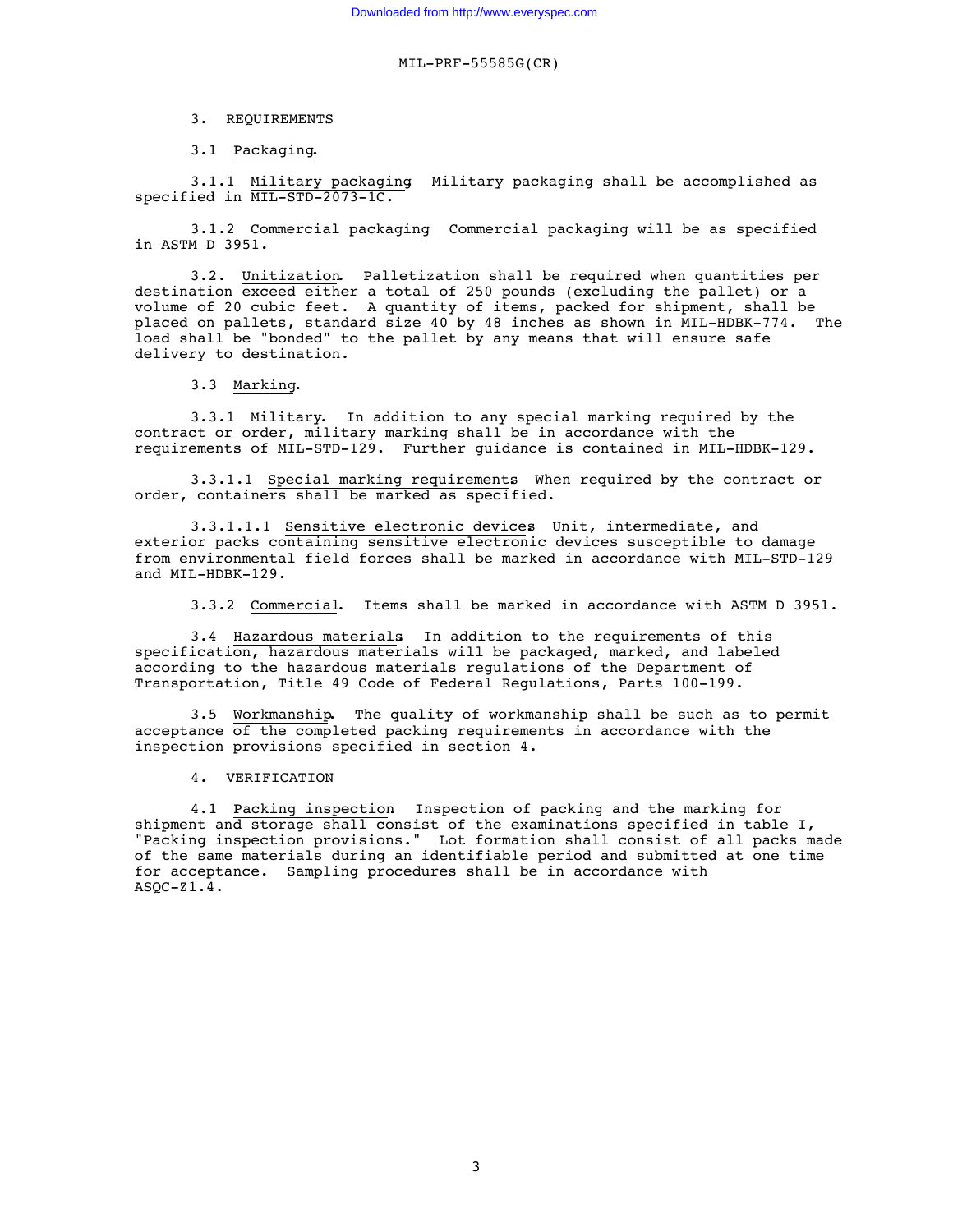| NO. | CHARACTERISTIC                                                                  | METHOD OF<br>INSPECTION |
|-----|---------------------------------------------------------------------------------|-------------------------|
| 101 | Intermediate container not as specified                                         | Visual                  |
| 102 | Improper closure of intermediate container                                      | Visual                  |
| 103 | Shipping containers not in accordance with<br>specification                     | Visual                  |
| 104 | Excessive cube                                                                  | Visual                  |
| 105 | Improper blocking and bracing                                                   | Visual                  |
| 106 | Closure not in accordance with specification                                    | Visual                  |
| 107 | Weight and size exceed container limitations                                    | Weight and<br>Measure   |
| 108 | Strapping not in accordance with specification,<br>incorrectly applied, omitted | Visual                  |
| 109 | Marking omitted, incorrect, or illegible                                        | Visual                  |

## TABLE I. Packing inspection provisions.

## 5. PACKAGING

5.1 Packaging. Not applicable to this specification.

6. NOTES

(This section contains information of a general or explanatory nature that may be helpful, but is not mandatory.)

6.1 Acquisition requirements. Acquisition documents should specify the following:

a. Title, number, and date of this specification.

b. Issue of DODISS to be cited in the solicitation, and if required, the specific issue of individual documents referenced (see 2.2.1 and 2.2).

c. Military or commercial packaging (see section 3).

6.2 Subject term (key word) listing.

Intermediate Pack Packing Palletize Preservation Unitization Unit Pack

6.3 Changes from previous issue. Marginal notations are not used in this revision to identify changes with respect to the previous issue due to the extensiveness of the changes.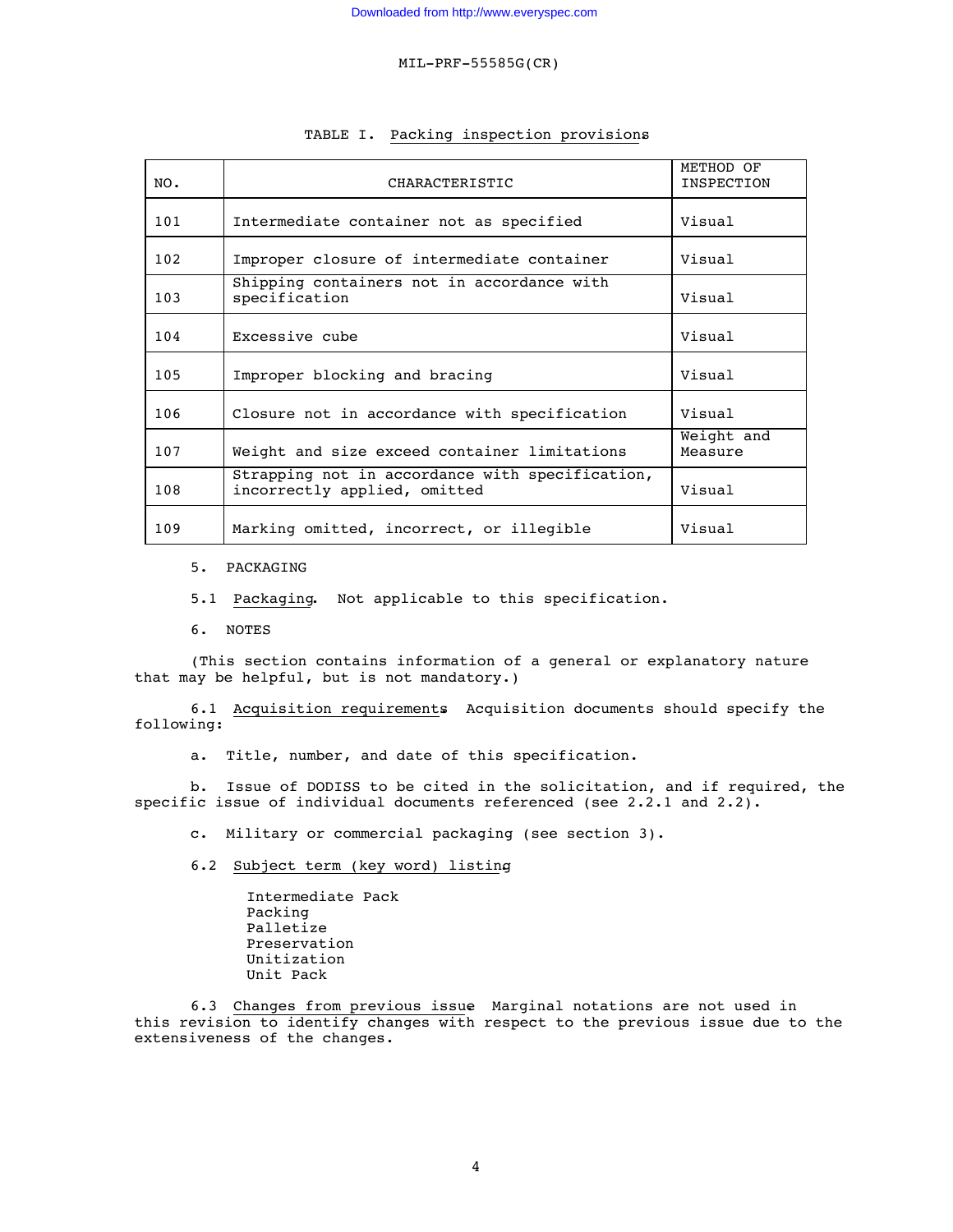## CONCLUDING MATERIAL

Review activity<br>Army - SM

Custodian: Preparing activity: Army - CR Army - CR Army - CR Army - CR Army - CR Army - CR Army - CR Army - CR Army - CR Army - CR Army - CR Army - CR Army - CR Army - CR Army - CR Army - CR Army - CR Army - CR Army - CR Army - CR Army - CR Army - CR Ar

(Project PACK-A398)